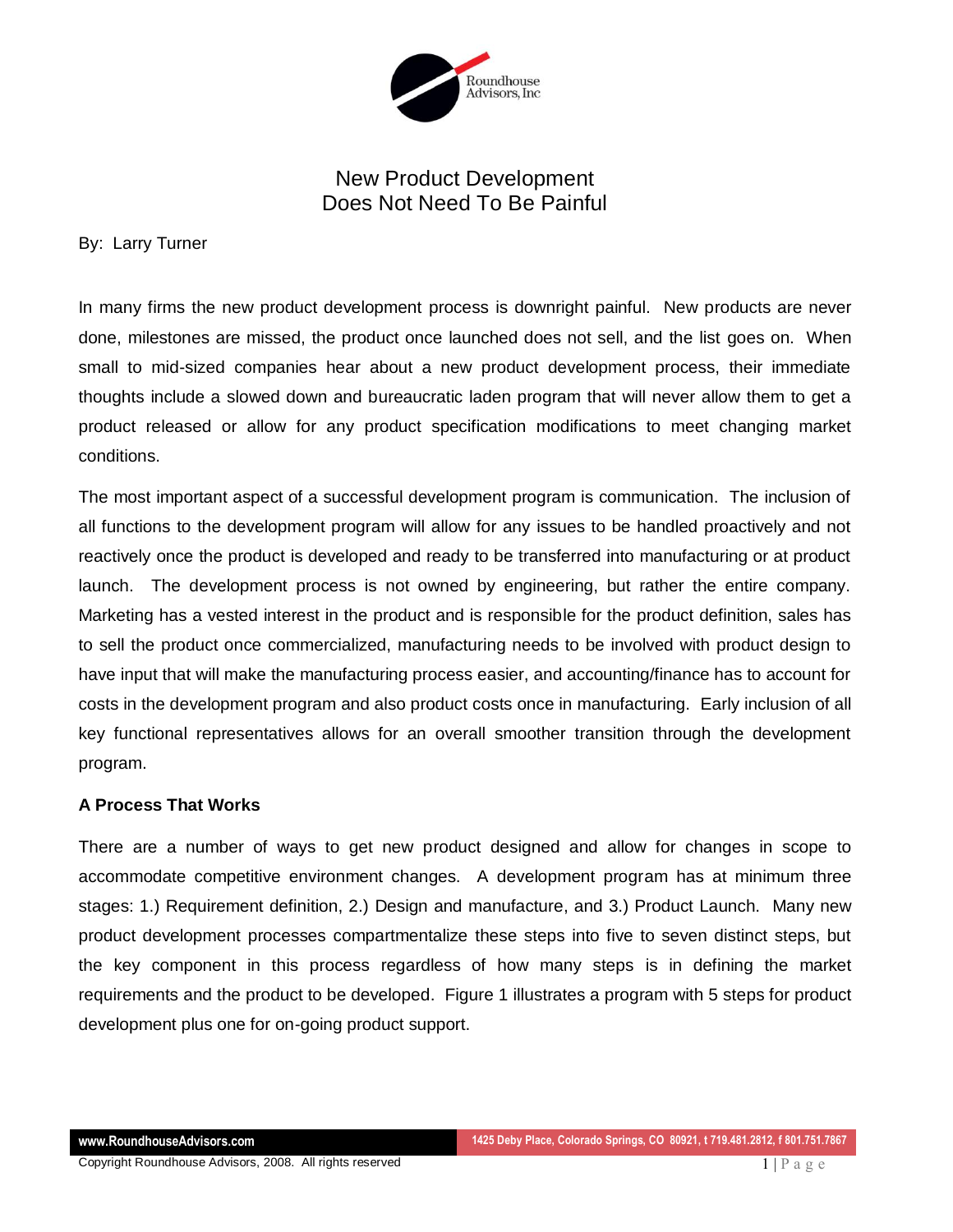



Figure 1: Typical Development Program

Market requirement definition needs to be from the user's point of view. How will the user interface with the product and what does the product do? The requirement document needs to outline the opportunity or need, and define the product as it relates to the market need. This document only needs to be a few pages in length and should have all key information the development team needs to create a product specification. In Figure 1, market requirement would take place in the Strategy and Definition stages. The Strategy stage also includes the initial Return on Investment (ROI) evaluation for a go-no go decision regarding the program.

The product specification contains all the technical aspects of how the product will work and be designed as well as an estimate of development time and cost. The final product specification is usually a result of negotiation with the author of the market requirement document, the product manager or marketing manager; with trade-offs being discussed related to product availability timing, development costs, product costs, and final product functionality. It is during this negotiation that it is best to discuss options or alternatives from a product availability standpoint. In Figure 1, this step would take place in the Definition stage prior to actual Development.

**www.RoundhouseAdvisors.com 1425 Deby Place, Colorado Springs, CO 80921, t 719.481.2812, f 801.751.7867**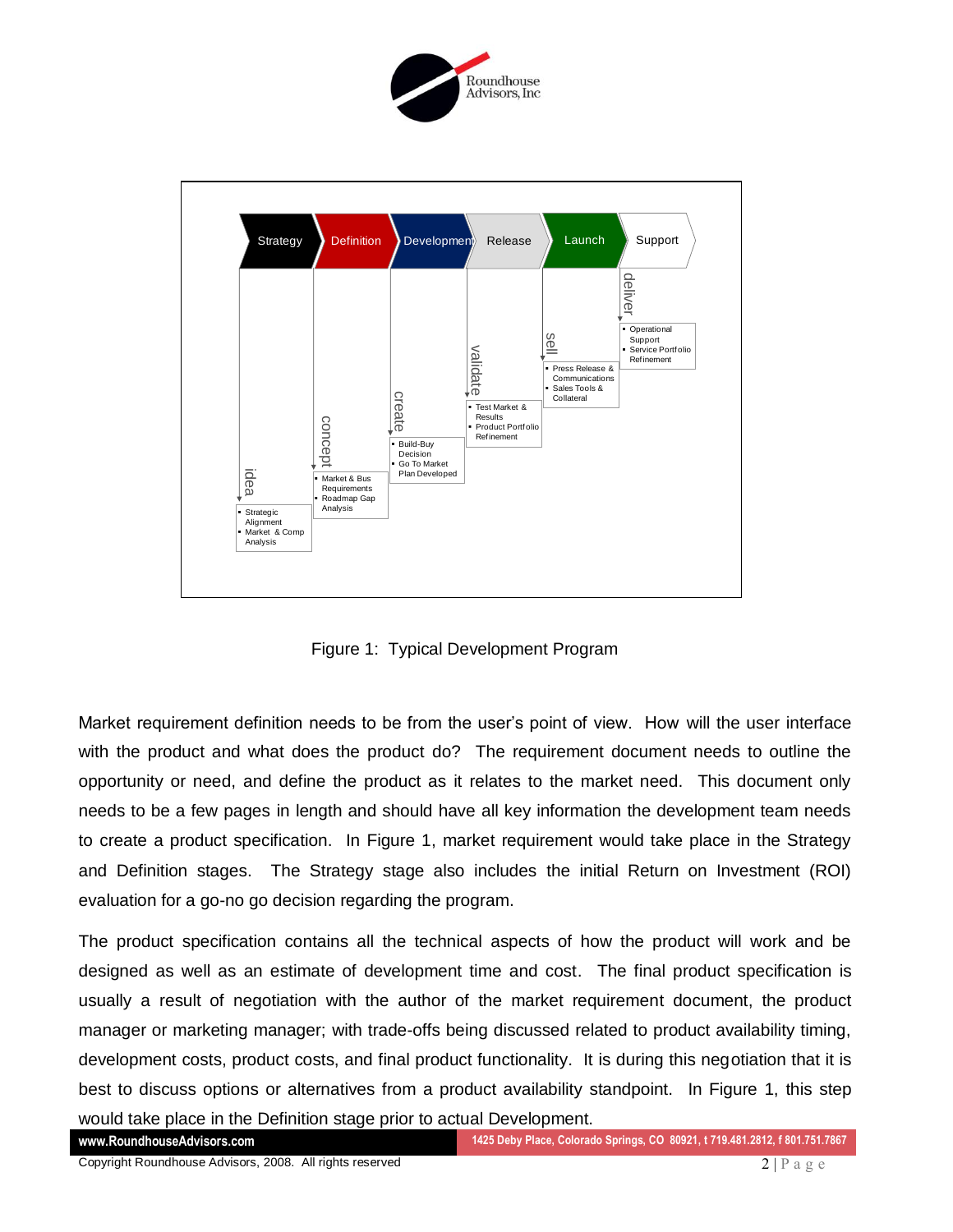

It is critical to get new product out as soon as possible, as opposed to the product being perfect and taking two to three times the development time before release. In many cases a phased approach can be used that will allow a basic product to be launched in a shortened cycle time, while additional features and functionality are added in later phases that provide for new product or enhancements to be launched at a later date. REMEMBER… the longer the product is in development the more likely market changes will take place that may hinder market acceptance of your new product.

Once the product is defined and approved by all constituents it is time to start with the Development stage of the program. There are many development models that allow tracking of progress and managing the development program to milestone commitments. One methodology that is worth investigating is the SCRUM<sup>1</sup> development model. In the SCRUM model the development team works to a backlog of activities, these activities could be subprojects of the main development program broken down into distinct sections referred to as Sprints. Each Sprint is no longer than 30 days and during that time the development team is heads-down on their activities in the Sprint. These distinct Sprints allow for some adjustment to product scope at the end of each Sprint – these modifications can be adjustments to the market need or changes due to knowledge gained from additional market input. By keeping scope creep out of the development time it allows the development team to manage their activity during the Sprint only to those items carved out for that Sprint.

A design review at the point where the project is ready to be transferred into manufacturing allows a final approval by all functions and assures the product is ready to be moved into manufacturing. Product testing takes place prior to the design review, with a test plan that is based on the product functional specification. If possible, the testing should be performed by a group outside of engineering to provide an unbiased test where product problems are documented and reported to the engineering project manager when they occur so recovery can take place as soon as possible.

The transition to manufacturing, as identified in Figure 1 as the transition from Development to Release, can be handled in a number of ways depending on the size of the organization and resources available. In any case, the transition is a cooperative effort between engineering and manufacturing and not engineering throwing the design over the wall to manufacturing. The transfer of design from engineering to manufacturing is further facilitated with the cross-functional communication outlined earlier in this paper. The cross-functional involvement allows the planners and purchasing to be involved with vendor selection and communicate with key vendors regarding needs early in the process. It also allows for key assembly personnel to have input into the design to

 $\overline{a}$ 

 $1$  Wikipedia: SCRUM (development)